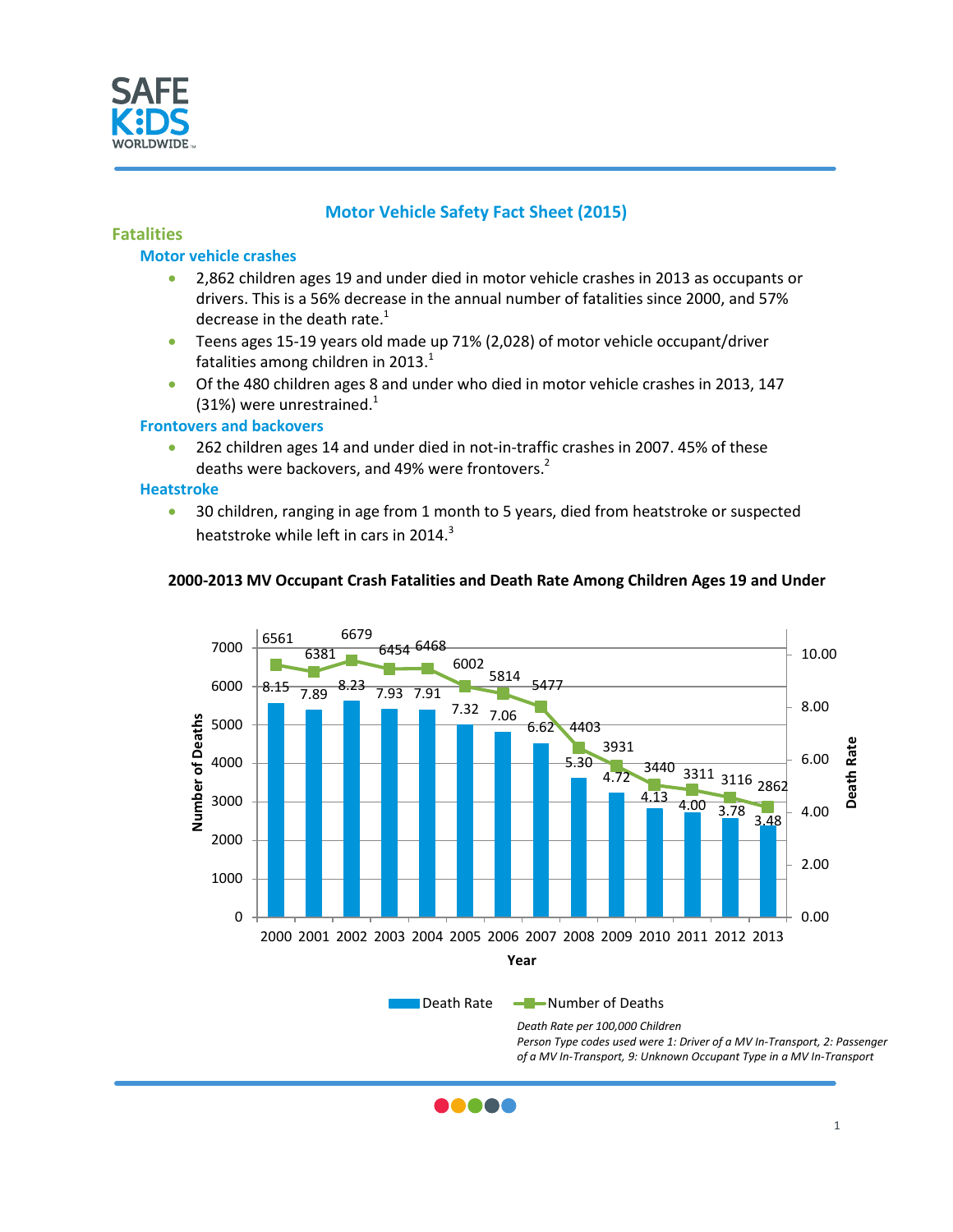

### **Injuries**

#### **Motor vehicle crashes**

• 373,829 children ages 19 and under were nonfatally injured in motor vehicle crashes in 2011. Of these, 211,050, or 56%, were ages 16 to 19. $^{4}$ 

### **Frontovers and backovers**

• 92,000 children ages 14 and under are seen in emergency rooms for not-in-traffic crash injuries each year, based on annualized estimates from 2008 to 2010.<sup>5</sup>

### **Heatstroke**

• <500 children ages 14 and under are seen in emergency rooms for heat exhaustion in cars each year, based on annualized estimates from 2008 to 2010.<sup>5</sup>

## **Additional Statistics**

## **Child passenger safety**

- Motor vehicle crashes are the number one cause of death among children ages 1 to  $19.18$
- Booster seats have been shown to reduce the risk of serious injury by 45 percent compared to seat belts alone for children ages 4 to 8 years.<sup>19</sup>
- Children should ride in a back seat until they are at least 13 years of age.  $67$
- Children 2 to 5 years of age using safety belts prematurely are four times more likely to suffer a serious head injury in a crash than those restrained in child safety seats or booster seats.<sup>8</sup>
- When installed and used correctly, child safety seats and safety belts can prevent injuries and save lives. Child safety seats can reduce fatal injury by up to 71 percent for infants and 54 percent for toddlers (ages 1 to 4).<sup>6</sup>
- The overall critical misuse for child restraints is about 73 percent. Infant seats have the highest percent of critical misuse, followed by rear-facing convertible seats.<sup>9</sup>
- It is estimated that 284 children were saved due to restraint use in 2012 alone.<sup>10</sup>
- From 1975 through 2012, an estimated 10,157 lives were saved by child safety seats or adult seat belts for children ages 4 and under. $^{10}$

#### **Frontovers and backovers**

- Sports utility vehicles and trucks are involved in more backovers than cars.<sup>11</sup>
- Approximately 39 percent of backover deaths occurred at home in the driveway, an apartment parking lot or in a townhome complex. $^{11}$
- Drivers in backover and frontover deaths are often family members or family friends of the injured child. 12

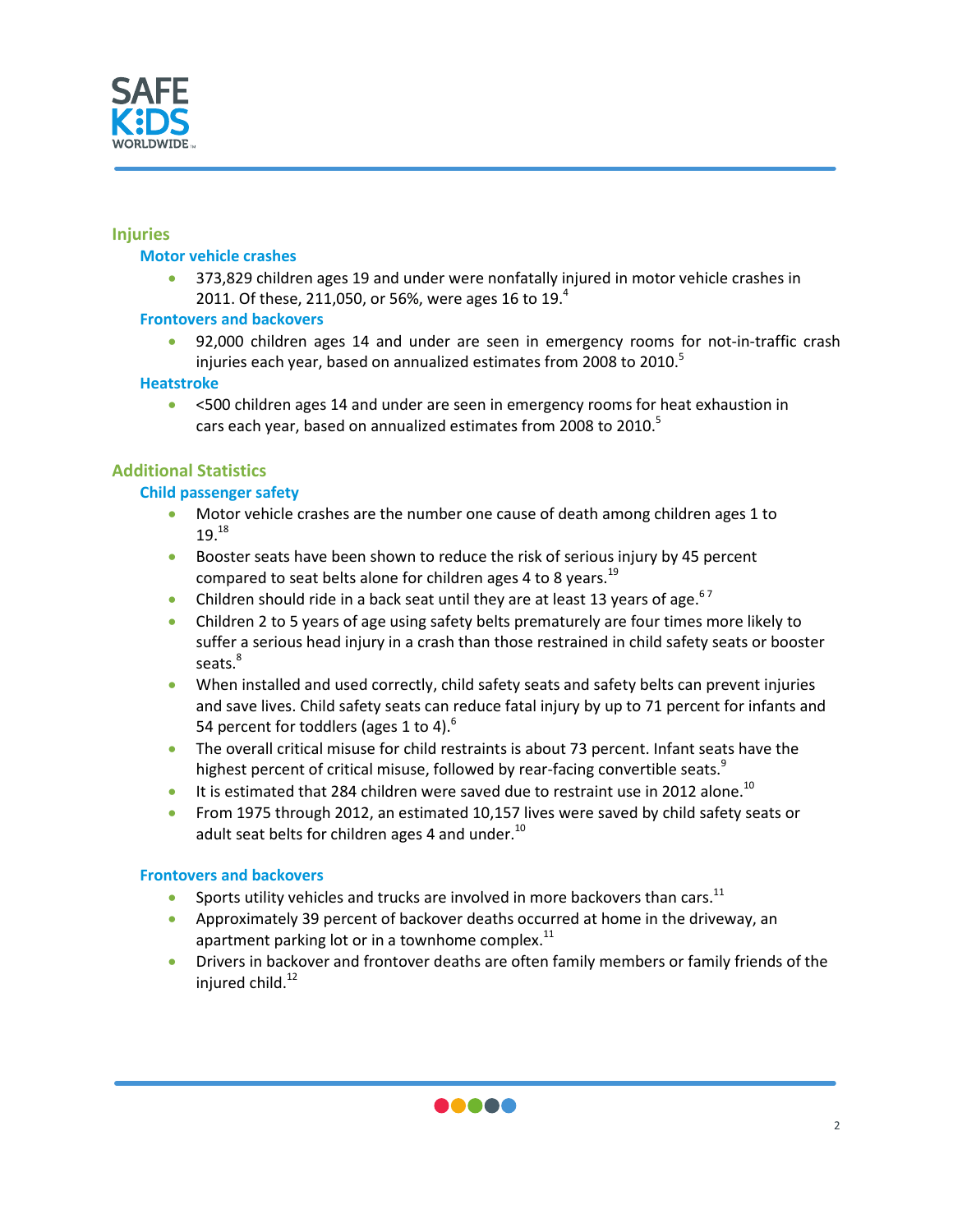

#### **Heatstroke**

- Heatstroke is the number one cause of non-crash, vehicle-related death in children ages 14 and under.<sup>2</sup>
- Within 10 minutes, the inside temperature of a vehicle can be up to 20 degrees hotter than the outside temperature; after 30 minutes the vehicle's temperature can be up to 34 degrees hotter.<sup>13</sup>
- A child's body does not have the same internal temperature control as an adult's and can warm three times to five times faster. Body temperature may rise to 106 degrees Fahrenheit within 10 to 15 minutes.<sup>13 14</sup>
- A review of 636 media reports of child heatstroke deaths from 1998 to 2014 indicates that 53 percent of heatstroke deaths among children in vehicles occurred when a child was "forgotten" by a parent or caregiver, 29 percent of deaths occurred when a child gained access to an unattended vehicle and 17 percent occurred when a child was intentionally left in a vehicle. Circumstances were unknown in 1 percent of cases.<sup>15</sup>
- Heatstroke deaths have been recorded in 11 months of the year in 46 states.<sup>15</sup>

#### **Teen passengers and teen drivers**

- The risk for crashes is higher for newly licensed teen drivers, teens driving with other teens, and male teens, compared to other teenagers.<sup>16</sup>
- Mile for mile, teens ages 16 to 19 are three times more likely to be involved in a crash compared to older drivers.<sup>17</sup>
- Compared with other age groups, teens have the lowest rate of seat belt use. Only 54% of high school students reported always wearing a seat belt when riding with someone else.<sup>16</sup>
- Comprehensive graduated driver licensing (GDL) programs have been linked to a 38% reduction in fatal crashes, and a 40% reduction in injury crashes.<sup>16</sup>

## **References**

 $1$  NHTSA, NCSA Data Resource Website. Fatality Analysis Reporting System Encyclopedia.

- 116. Washington, DC: National Highway Traffic Safety Administration, National Center for Statistics and Analysis.
- <sup>3</sup> Null J. Heatstroke Deaths of Children in Vehicles. Department of Geosciences, SFSU Website. Available from:
- http://ggweather.com/heat/hyperthermia2014.htm. Accessed January 12, 2015.



Available a[t http://www-fars.nhtsa.dot.gov/QueryTool/QuerySection/SelectYear.aspx. Accessed January 12,](http://www-fars.nhtsa.dot.gov/QueryTool/QuerySection/SelectYear.aspx.%20Accessed%20January%2012) 2015. Person Type codes used were 1: Driver of a MV In-Transport, 2: Passenger of a MV In-Transport, 9: Unknown Occupant Type in a MV In-Transport.<br><sup>2</sup> National Highway Traffic Safety Administration. Traffic safety facts, crash stats: not-in-traffic s

<sup>&</sup>lt;sup>4</sup> NHTSA. Estimate of passenger vehicle occupants (ages 19 and younger) injured in motor vehicle traffic crashes by year, age group, and

restraint use. General Estimates System 2007-2011. August 6, 2013.<br><sup>5</sup> National Highway Traffic Safety Administration. Traffic safety facts, crash stats: not-in-traffic surveillance—non-crash injuries. August 2012.

DOT HS 811 655. Washington, DC: National Highway Traffic Safety Administration, National Center for Statistics and Analysis.<br><sup>6</sup> National Highway Traffic Safety Administration. Traffic safety facts, 2009 data: occupant pro Safety Administration, National Center for Statistics and Analysis.

<sup>&</sup>lt;sup>7</sup> Committee on Injury, Violence, and Poison Prevention. Child passenger safety. *Pediatrics*. 2011; 127: 788-793.<br><sup>8</sup> Winston FK, Durbin DR, Kallan MJ, Moll EK. The danger of premature graduation to safety belts for youn

<sup>1179-1183.&</sup>lt;br><sup>9</sup> Decina LE, Lococo KH, Child restraint system use and misuse in six states. Accid Anal Prev. 2005. 37: 583-590.<br><sup>10</sup> National Highway Traffic Safety Administration. Traffic Safety Facts 2012: Children. April